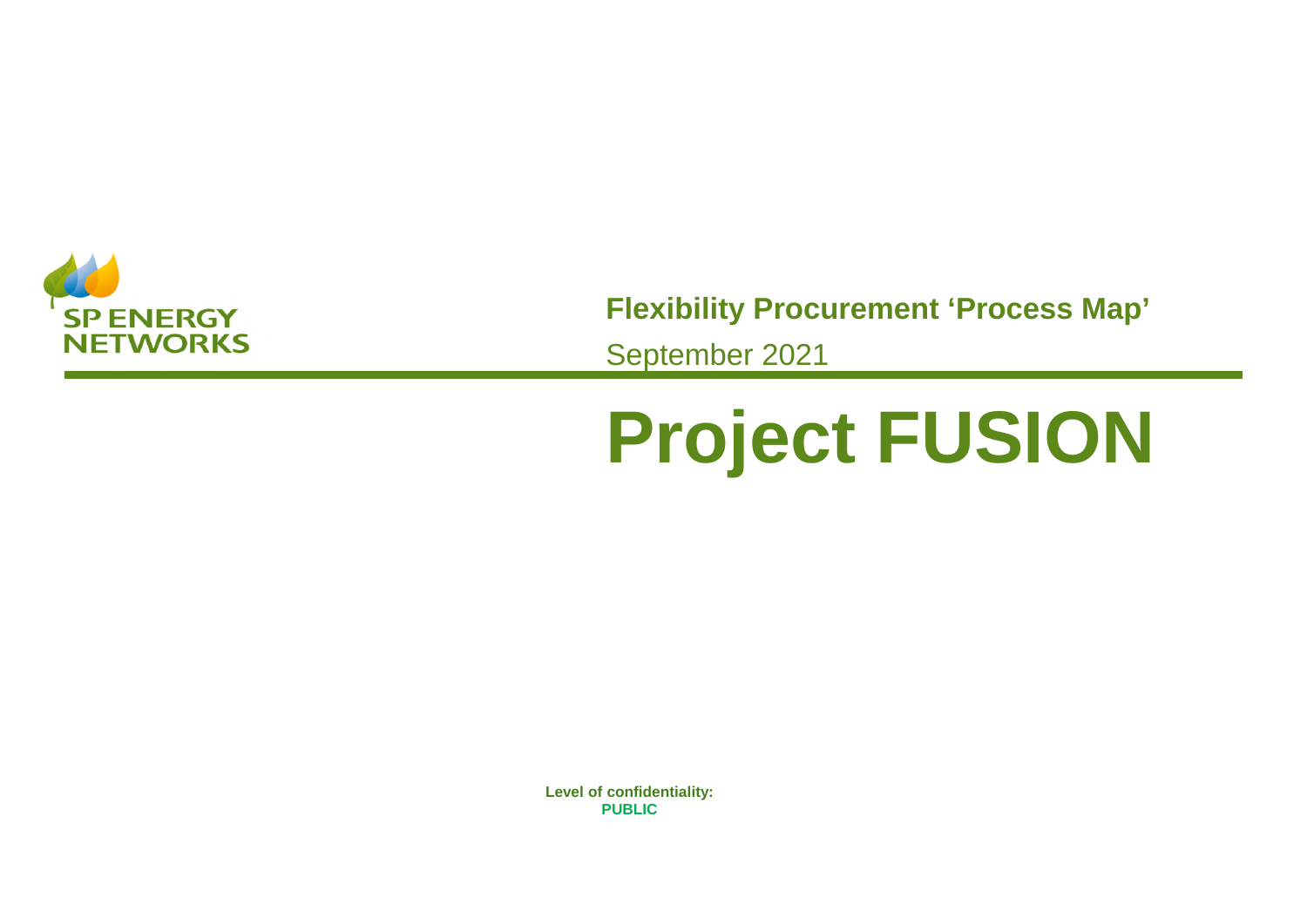## **Flexibility Procurement 'Process Map' - Timeline**